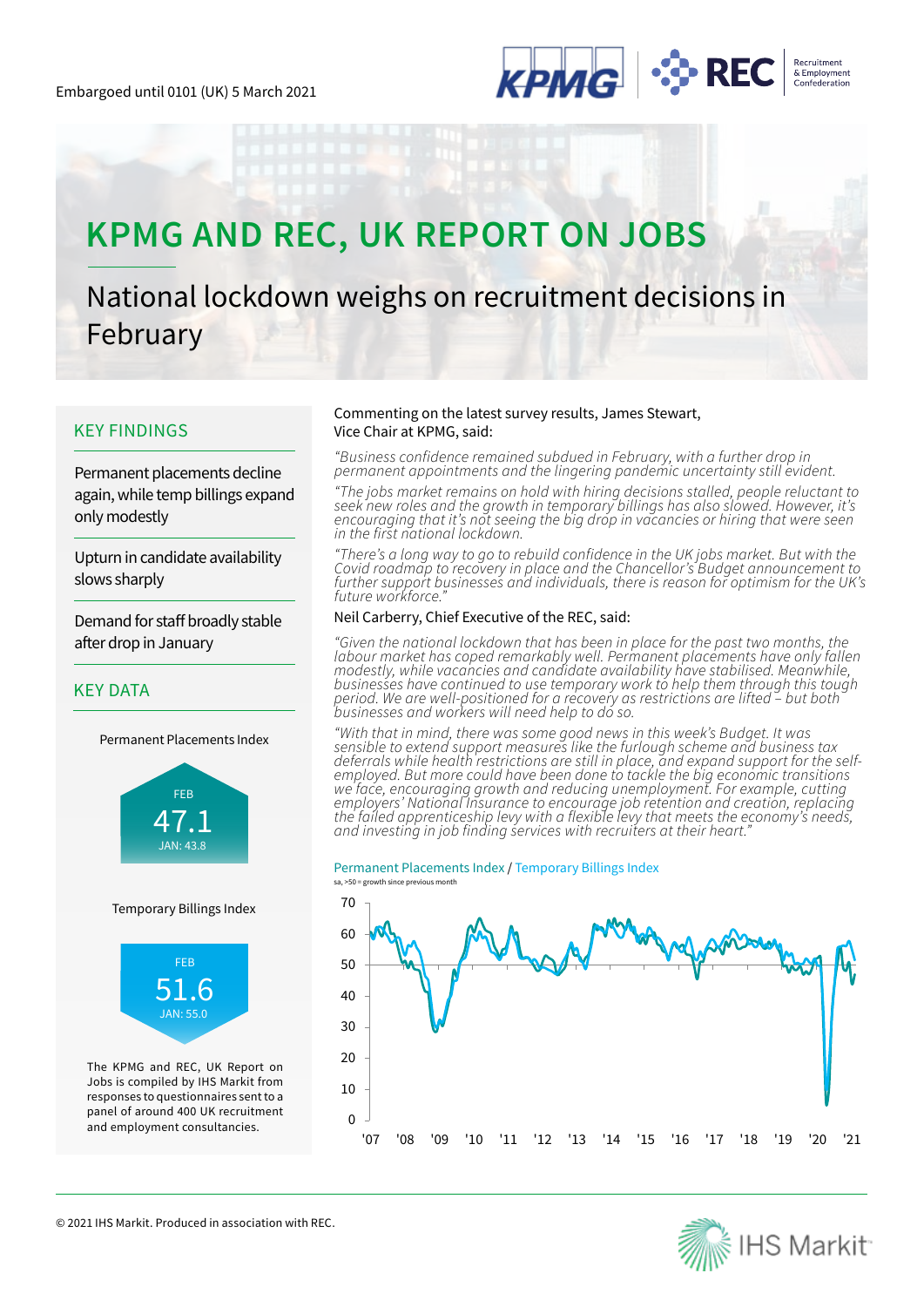

- 1 Executive summary
- 2 Staff appointments
- 3 Vacancies
- 4 Vacancies by sector
- 5 Staff availability
- 6 Demand for skills
- 7 Pay pressures
- 8 Special feature
- 9 Further information

# **1 EXECUTIVE SUMMARY 1 EXECUTIVE SUMMARY**

The Report on Jobs is unique in providing the most comprehensive guide to the UK labour market, drawing on original survey data provided by recruitment consultancies and employers to provide the first indication each month of labour market trends.

The main findings for February are:

## Permanent placements fall again, albeit at softer rate

The ongoing national lockdown to curb the spread of the coronavirus disease 2019 (COVID-19) led to a second successive monthly drop in permanent staff appointments in February, though the pace of decline weakened since January. At the same time, the expansion in temp billings was the softest seen in the current seven-month sequence of growth.

## Demand for staff broadly stabilises in February

After falling solidly at the start of 2021, overall vacancies were broadly unchanged in February. Underlying data showed that permanent vacancies were close to stabilisation, while demand for temporary workers increased solidly.

## Weakest increase in candidate numbers since the onset of the pandemic

February data revealed only a fractional rise in staff supply, with the upturn the weakest seen since the current period of expansion began last April. While permanent worker availability was little-changed on the month, temp candidate numbers increased at a softer, but still marked, pace. Recruiters mentioned that the latest lockdown and concerns over job security had dampened candidate availability.

## Starting pay falls again for permanent workers

Permanent starting salaries fell again in February, though the rate of reduction was only modest. At the same time, temp wages were broadly stable following a slight drop in January. Recruiters often mentioned that pay trends were relatively muted due to sluggish market conditions.



#### Permanent Salaries Index / Temporary Wages Index sa, >50 = inflation since previous month

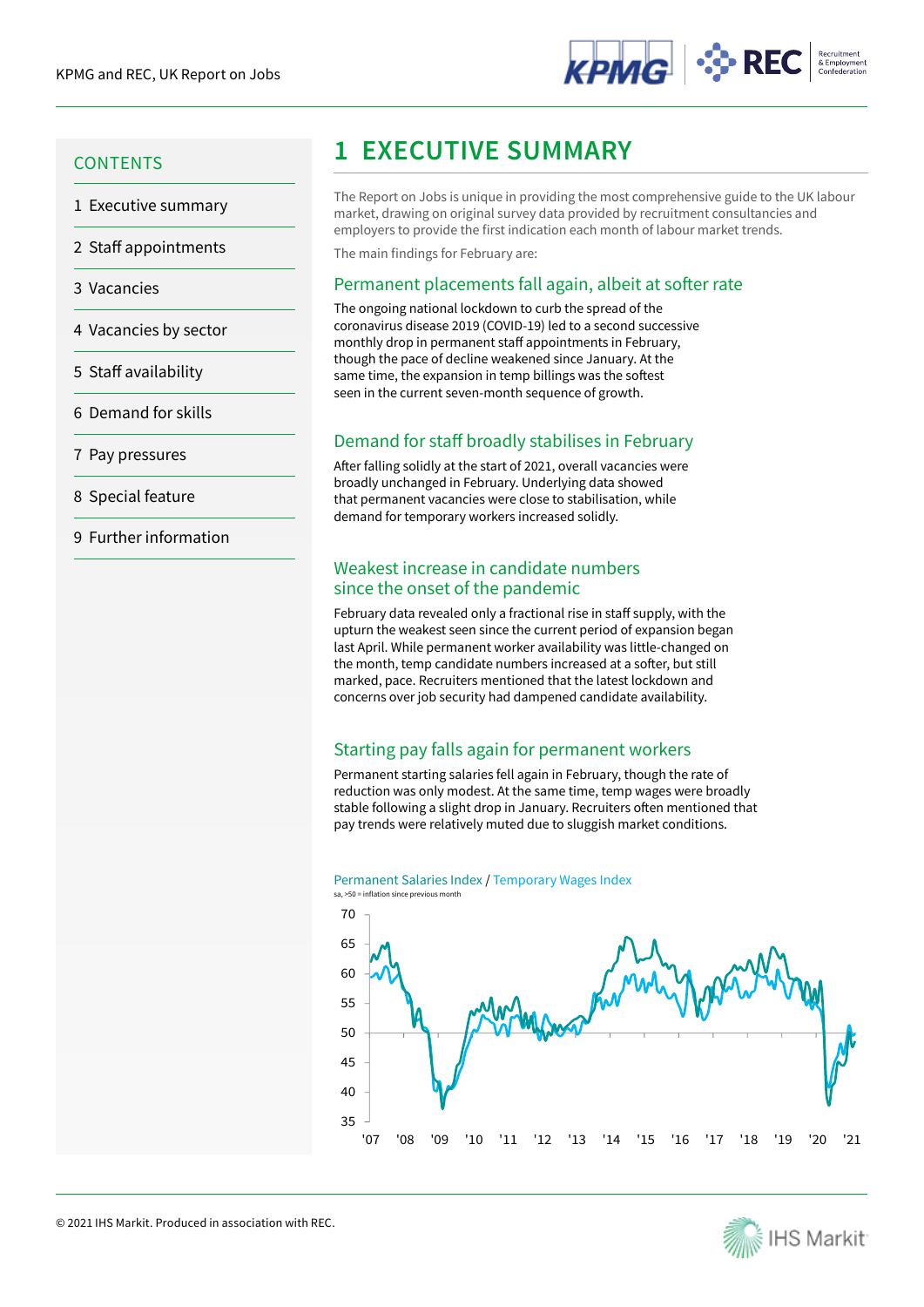

## **2 STAFF APPOINTMENTS**

Recruitment consultancies report on the number of people placed in permanent jobs each month, and their revenues (billings) received from placing people in temporary or contract positions at employers.

An index reading above 50 signals a higher number of placements/billings than the previous month. Readings below 50 signal a decline compared with the previous month.



## Softer decline in permanent placements

Recruitment consultancies in the UK signalled back-to-back monthly falls in the number of people placed into permanent positions in February. Though strong, the pace of decline was much weaker than that seen in January, when the third national lockdown began. Panel members often mentioned that clients had delayed hiring plans until restrictions related to COVID-19 begin to ease and business conditions start to normalise.

Permanent placements declined across all four monitored English regions bar the North of England. The South of England registered the sharpest rate of reduction overall, closely followed by London.

Permanent Placements Index<br>sa, >50 = growth since previous month



## Permanent Placements Index

 $sa. > 50$  = growth since previous  $m$ 

|         | UK   | London | South | Midlands | <b>North</b> |
|---------|------|--------|-------|----------|--------------|
| Sep '20 | 56.0 | 48.8   | 58.0  | 59.1     | 54.6         |
| Oct '20 | 48.8 | 42.0   | 46.6  | 55.6     | 52.6         |
| Nov '20 | 48.2 | 46.2   | 49.5  | 48.0     | 49.2         |
| Dec '20 | 51.1 | 49.0   | 51.2  | 56.9     | 51.9         |
| Jan '21 | 43.8 | 44.0   | 42.2  | 40.1     | 45.0         |
| Feb '21 | 47.1 | 45.0   | 44.3  | 48.0     | 53.3         |

## Temporary Billings Index



## February sees notably softer rise in temp billings

Adjusted for seasonal influences, the Temporary Billings Index posted above the neutral 50.0 mark, to signal a further rise in billings received from the employment of temp workers in February. That said, the rate of growth was the softest seen in the current seven-month sequence of expansion and modest. Anecdotal evidence suggested that firmer demand for temp staff and new projects had boosted billings in the latest survey period. Others commented on relatively sluggish market conditions due to the latest national lockdown.

On a regional basis, the steepest increase in temp billings was seen in the Midlands. London meanwhile recorded a further decline, and one that was the quickest since mid-2020.

## Temporary Billings Index



## Temporary Billings Index

| sa, >50 = growth since previous month |      |        |       |          |              |  |  |  |
|---------------------------------------|------|--------|-------|----------|--------------|--|--|--|
|                                       | UK   | London | South | Midlands | <b>North</b> |  |  |  |
| Sep '20                               | 56.0 | 49.6   | 56.1  | 60.2     | 56.9         |  |  |  |
| Oct '20                               | 56.4 | 46.1   | 55.5  | 61.0     | 60.8         |  |  |  |
| Nov '20                               | 56.1 | 45.9   | 56.0  | 62.3     | 59.6         |  |  |  |
| Dec '20                               | 57.9 | 47.3   | 55.8  | 60.5     | 63.3         |  |  |  |
| Jan '21                               | 55.0 | 49.8   | 54.0  | 56.7     | 55.3         |  |  |  |
| Feb '21                               | 51.6 | 44.7   | 51.3  | 58.8     | 51.1         |  |  |  |

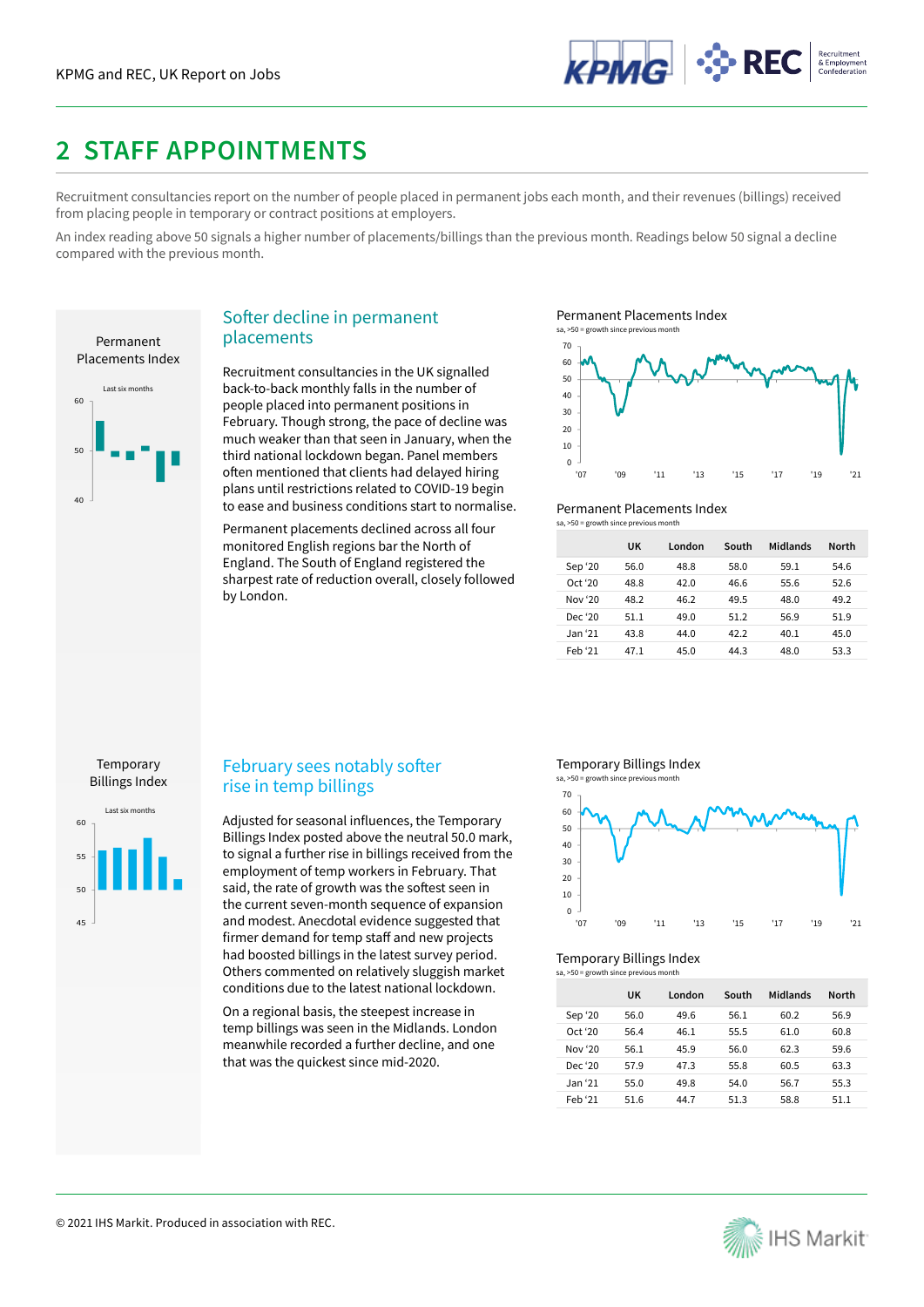

## **3 VACANCIES**

Recruitment consultants are asked to specify whether the demand for staff from employers has changed on the previous month, thereby providing an indicator of the number of job vacancies.



Last six months

Permanent / **Temporary** 

## Demand for staff broadly stable in February

The Total Vacancies Index rose from 45.8 in January to 49.9 in February, indicating broadly stable demand for staff. This contrasted with a solid drop in vacancies at the start of the year when a tightening of measures to combat the spread of COVID-19 led to a renewed lockdown.

## Permanent and temporary vacancies

After declining at the quickest rate for five months in January, demand for permanent workers nearly stabilised in February. This was highlighted by the respective seasonally adjusted index posting close to the 50.0 no-change mark. Demand for temporary staff increased for the seventh successive month. The rate of vacancy growth quickened since January and was solid.

## $\begin{array}{c|c} \text{public & \text{private} \text{sector} \text{vacancies} & \text{Vacancy Index summary} \\\hline \text{so } & \text{source} \text{growth} \text{since previous month. "Not seasonally adjusted to be a specific value of the image.} \end{array}$

Permanent vacancy trends diverged in February. In the public sector, demand for permanent staff fell sharply, while vacancies rose modestly across the private sector.

Open roles for short-term workers meanwhile rose strongly across both the private and public sector midway through the first quarter.





## Permanent / Temporary



## Vacancy Index summary

|                     |       | Permanent |          |         |       | Temporary |         |
|---------------------|-------|-----------|----------|---------|-------|-----------|---------|
|                     | Total | Total     | Private* | Public* | Total | Private*  | Public* |
| Sep '20             | 50.2  | 50.0      | 53.3     | 46.6    | 53.8  | 61.2      | 51.4    |
| Oct <sup>4</sup> 20 | 47.7  | 47.4      | 50.9     | 43.5    | 52.8  | 56.8      | 49.5    |
| Nov '20             | 46.8  | 46.6      | 47.1     | 43.9    | 51.9  | 52.1      | 51.2    |
| Dec '20             | 50.3  | 50.1      | 50.2     | 39.8    | 54.7  | 59.4      | 51.0    |
| Jan '21             | 45.8  | 45.5      | 46.8     | 39.1    | 51.4  | 51.7      | 49.8    |
| Feb '21             | 49.9  | 49.7      | 51.4     | 41.5    | 53.0  | 53.1      | 52.6    |

## OFFICIAL DATA: UK JOB VACANCIES

Data from the Office for National Statistics (ONS) indicated a weaker recovery in vacancies in the three months to January. Total vacancies stood at 599,000, which was up only slightly from 590,000 in the preceding three-month period. As a result, vacancies were down -26.0% on an annual basis.

Nonetheless, the latest figure marks a further improvement from the nadir seen over the second quarter 2020, when vacancies dropped to 343,000.



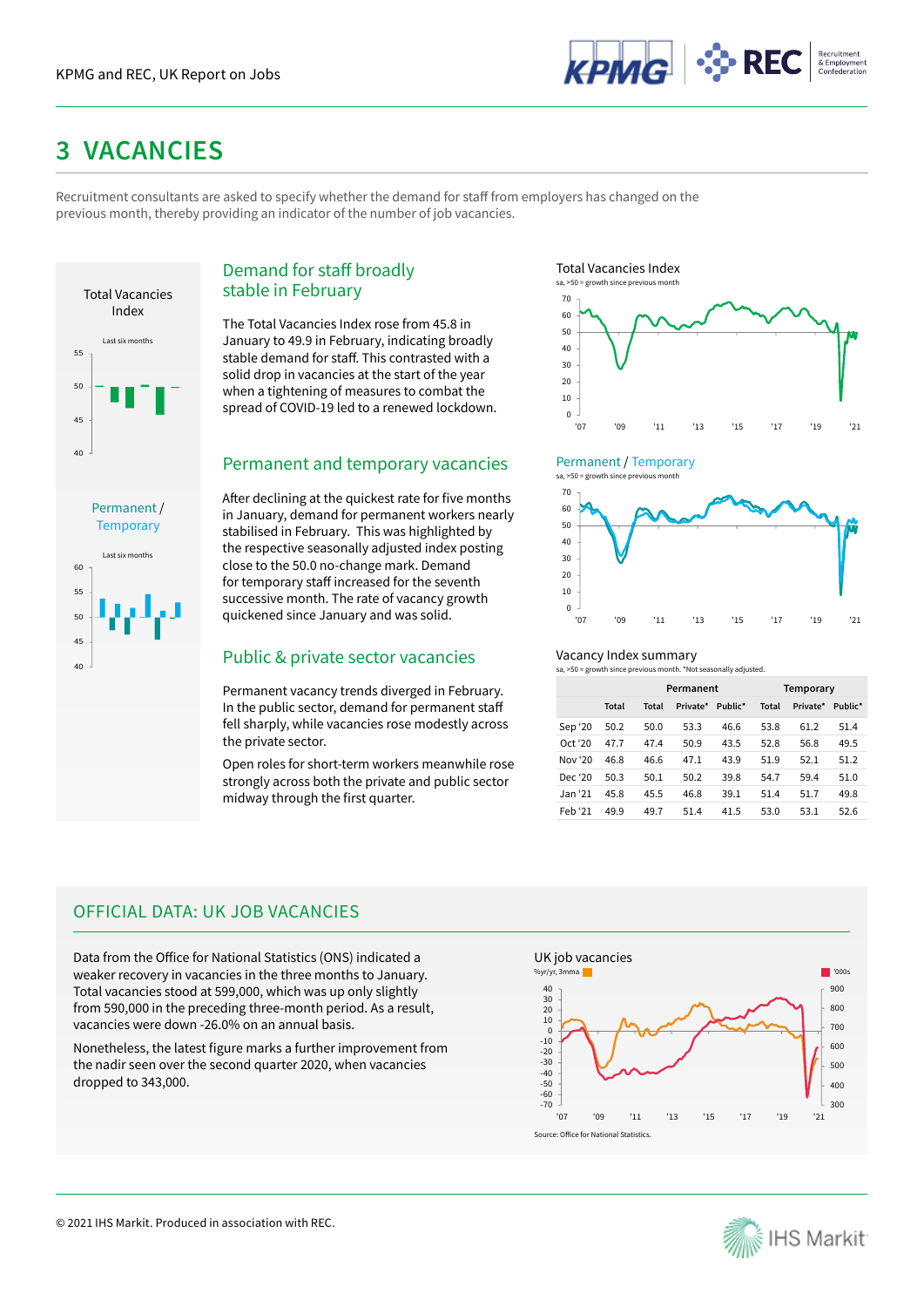

## **4 VACANCIES BY SECTOR**

Recruitment consultancies are requested to compare the demand for staff according to sector with the situation one month ago.

## Permanent vacancies Accounting & Financial

Demand for permanent staff rose across four of the ten monitored job categories in February. Nursing/Medical/Care saw by far the steepest increase, followed by IT & Computing. Hotel & Catering saw the sharpest drop in permanent vacancies.







## Temporary vacancies

Nursing/Medical/Care also topped the rankings in terms of temp vacancy growth in February, while Blue Collar placed second. Demand for temporary workers meanwhile fell markedly across the Hotel & Catering and Retail sectors.

## Temporary Vacancies Index



© 2021 IHS Markit. Produced in association with REC.

## VACANCY INDEX BY SECTOR











Hotels & Catering

Engineering



## Executive & Professional



IT & Computing

'18 '19 '20 '21

Retail (unadjusted)





## Nursing, Medical & Care



## Secretarial & Clerical



30 40 50 60 70

'18 '19 '20 '21

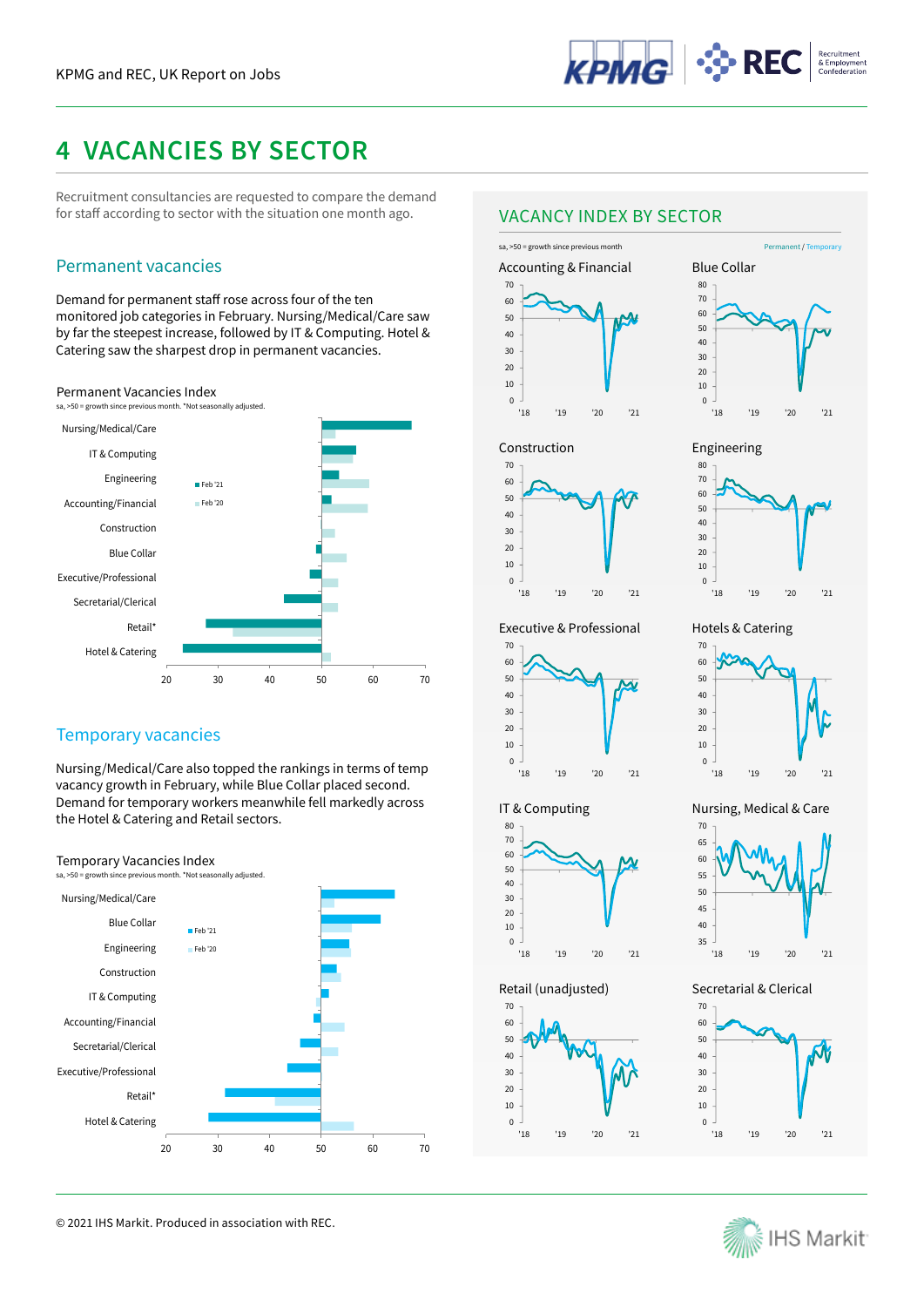

## **5 STAFF AVAILABILITY**

Recruitment consultants are asked to report whether availability of permanent and temporary staff has changed on the previous month. An overall indicator of staff availability is also calculated.



## Availability of workers rises only fractionally in February

The seasonally adjusted Total Staff Availability Index posted slightly above the neutral 50.0 level in February, to signal only a fractional rise in the supply of candidates. This marked the weakest upturn in availability since the current sequence of expansion began last April.

The slowdown was largely driven by broadly stagnant permanent candidate numbers, as temporary staff supply continued to rise.





## Permanent Staff Availability Index



## Permanent candidate numbers broadly stabilise

The availability of staff for permanent roles was little-changed from the previous month in February. This contrasted with notable increases in each of the prior ten months. While recruiters mentioned that redundancies stemming from the pandemic had increased candidate numbers, there were also reports that the latest lockdown, and greater market uncertainty, had meant many workers were less willing to put themselves forward for new roles.

Permanent labour supply rose in London and the South of England, but declined in the Midlands and the North of England.

## Temporary Staff Availability Index



## Growth in temp staff supply edges down to 11-month low

February survey data revealed a further increase in the availability of workers for short-term roles across the UK. Anecdotal evidence indicated that company layoffs due to COVID-19 had driven up temporary candidate numbers. Though marked and above the long-run series average, the rate of growth eased for the seventh month in a row to the softest since March 2020.

The supply of short-term staff rose across all four monitored English regions, with London seeing by far the steepest rate of increase.

Permanent / Temporary

 $sa$ ,  $>50$  = improvement since previous month



#### Permanent Staff Availability Index sa, >50 = improvement since previous month

|         | UK   | I ondon | South | Midlands | <b>North</b> |
|---------|------|---------|-------|----------|--------------|
| Sep '20 | 76.7 | 77.0    | 75.7  | 83.0     | 74.1         |
| Oct '20 | 74.2 | 76.1    | 76.9  | 71.2     | 73.4         |
| Nov '20 | 71.4 | 71.4    | 72.8  | 70.0     | 72.3         |
| Dec '20 | 64.9 | 67.9    | 64.6  | 63.1     | 67.3         |
| Jan '21 | 54.4 | 58.5    | 53.6  | 56.7     | 50.3         |
| Feb '21 | 49.9 | 52.8    | 50.2  | 48.8     | 47.8         |

## Temporary Staff Availability Index

| sa, >50 = improvement since previous month |      |        |       |          |              |  |  |
|--------------------------------------------|------|--------|-------|----------|--------------|--|--|
|                                            | UK   | London | South | Midlands | <b>North</b> |  |  |
| Sep '20                                    | 75.3 | 79.8   | 77.7  | 72.8     | 68.6         |  |  |
| Oct '20                                    | 74.9 | 84.1   | 77.6  | 66.1     | 72.5         |  |  |
| Nov '20                                    | 68.5 | 74.1   | 70.7  | 59.4     | 70.5         |  |  |
| Dec '20                                    | 62.8 | 73.6   | 61.0  | 54.6     | 61.8         |  |  |
| Jan '21                                    | 55.7 | 64.0   | 55.2  | 49.6     | 55.9         |  |  |
| Feb '21                                    | 55.3 | 70.0   | 53.1  | 51.7     | 52.8         |  |  |

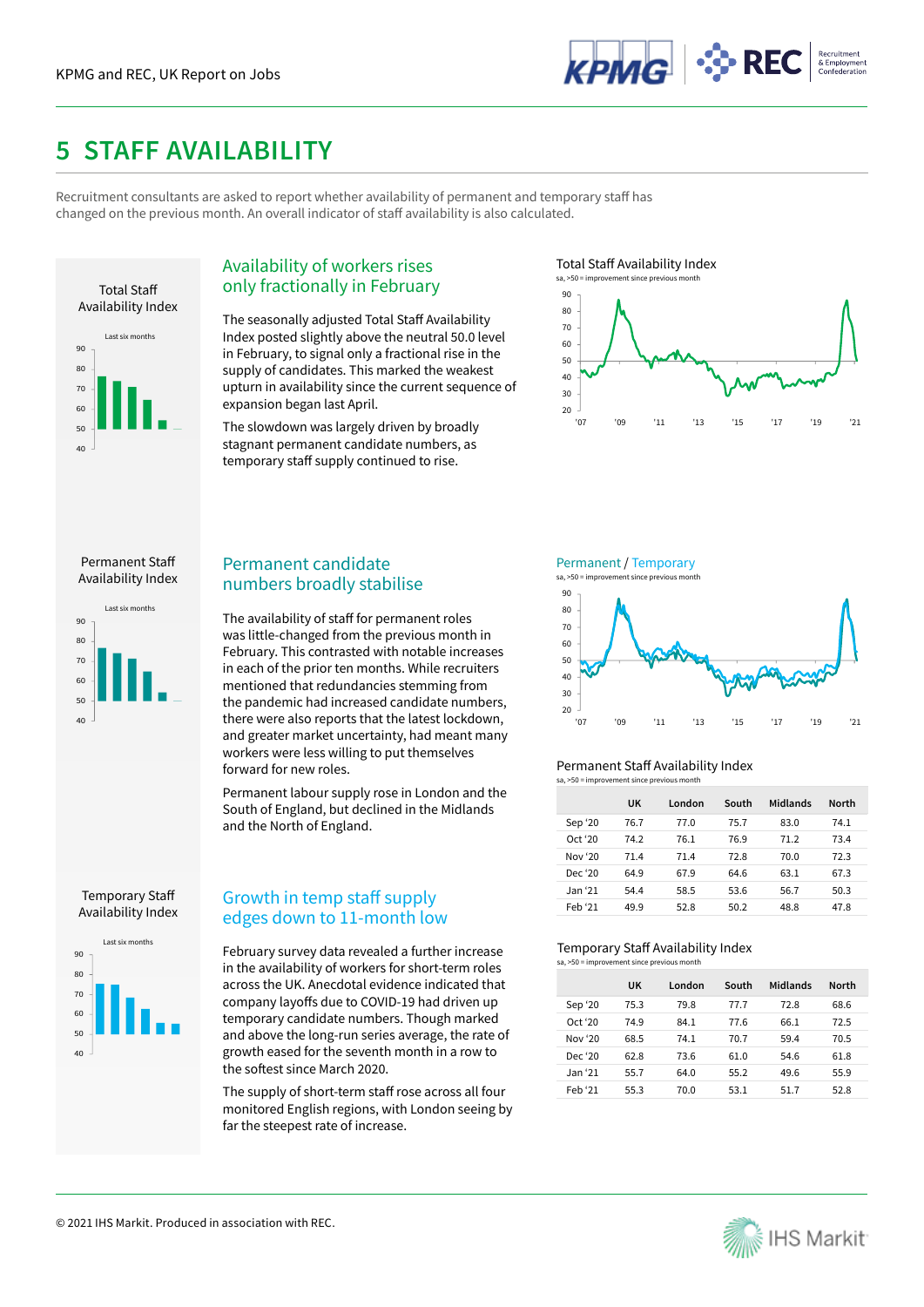

## **6 DEMAND FOR SKILLS**

Recruitment consultancies are invited to specify any areas in which they have encountered skill shortages during the latest month.

> German Speakers Health & Safety Life Sciences Logistics Microbiologists nic<br>Sales

Scandinavian Speakers Semi Skilled Skilled Stock Controllers

#### Accounting/Financial Accountants Auditors Book Keepers Credit Controllers Estimators Finance Management Accountants Payroll Risk Taxation

#### Blue Collar

Drivers Forklift Drivers LGV Drivers Warehouse Welders

#### Construction

Architectural Tech **Architecture** Quantity Surveyors

### Engineering

Civil Engineers Engineers Senior Electronic Engineers Technicians

## Executive/Professional

Compliance Directors Executive Human Resources Legal Management Marketing Project Managers

Hotel/Catering Chefs

 IT/Computing Agile Project Manager Analysts Automation Testers BI C# CAD C<sub>NC</sub> Cyber Cyber Security Data Scientists Developers Digital IT PHP Developers Programmers Python SAP Software Software Engineers Technology

 Nursing/Medical/Care Carers Clinical Research Managers Health Care Assistants Hearing Aid Dispensers Medical Nurses **Optometrists** Support Workers

## E-commerce Retail

Secretarial/Clerical Administration

## Other

Retail

All Types of Candidates Customer Service Customs Dutch Speakers European Speakers Freight

## Skills in excess supply: Permanent staff Skills in excess supply: Temporary staff

| Accounting/Financial                        | IT/Computing                                      | Sales                       |
|---------------------------------------------|---------------------------------------------------|-----------------------------|
| Accountants<br>CFOs                         | IT<br>Technology                                  | <b>Testers</b><br>Unskilled |
| Finance<br><b>Finance Directors</b>         | Retail                                            |                             |
| <b>Financial Controllers</b>                | Retail                                            |                             |
| Payroll                                     | Secretarial/Clerical                              |                             |
| <b>Blue Collar</b>                          | Administration                                    |                             |
| Site Managers                               | Office Staff                                      |                             |
| Executive/Professional                      | Personal Assistant<br>Receptionist                |                             |
| <b>Business Analysts</b>                    | Secretary                                         |                             |
| Executives<br>Human Resources               | Other                                             |                             |
| Management<br>Marketing<br>Project Managers | All Types of Candidates<br>Aviation<br>Commercial |                             |
| Hotel/Catering                              | <b>Customer Service</b><br>General Managers       |                             |
| Catering<br>Chefs<br>Hospitality            | Graduates<br>Leisure<br>Logistics                 |                             |
|                                             |                                                   |                             |

Skills in short supply: Permanent staff Skills in short supply: Temporary staff

Cyber Data Scientists Developers IT

## Accounting/Financial Accountants Auditors Book Keepers Credit Controllers Finance Payroll Taxation

### Blue Collar

Cleaners Drivers **Electricians** Forklift Drivers HGV Drivers Labour LGV Drivers Manufacturing Production Rail Sewing Machinists Upholsterers **Warehouse** Welders

### Construction

Architectural Tech Bricklayers Construction Labourers

## Engineering

Executive/Professional Human Resources Legal Management Operations Managers

### IT/Computing Automation Testers

BI  $C#$ CNC

### Java Software Software Engineers Technology

Nursing/Medical/Care

Carers Chemists Doctors Healthcare Assistants Hearing Aid Dispensers Nurses Optometrists Pharmacists Social Workers Support Workers

Secretarial/Clerical Administration Office Staff

All Types of Candidates Commercial Dutch Speakers European Speakers Freight German Speakers Logistics Microbiologists Sales

Scandinavian Speakers Semi Skilled Skilled Stock Controllers

Other

Engineers

| Accounting/Financial                                      | Hospitality                                                           | Operations         |
|-----------------------------------------------------------|-----------------------------------------------------------------------|--------------------|
| <b>Finance Directors</b>                                  | IT & Computing                                                        | Sales<br>Unskilled |
| <b>Blue Collar</b>                                        | IT                                                                    |                    |
| Automotive<br>Electricians<br>Unskilled Labour            | Media<br>Programmers<br>Technology                                    |                    |
| Construction                                              | Retail                                                                |                    |
| Construction                                              | Retail                                                                |                    |
| Labourers                                                 | Secretarial/Clerical                                                  |                    |
| Engineering                                               | Administration                                                        |                    |
| Engineers                                                 | Clerical<br>Office Staff                                              |                    |
| Executive/Professional                                    | Secretary                                                             |                    |
| <b>Business Analysts</b>                                  | Other                                                                 |                    |
| Executives<br>Management<br>Marketing<br>Project Managers | All Types of Candidates<br>Aviation<br>Commercial<br>Customer Service |                    |
| Hotel/Catering                                            | Graduates                                                             |                    |
| Catering                                                  | Non-English Speakers                                                  |                    |

Note : Skills can be reported as being both in short supply and excess supply as we survey various recruitment agencies across the country, so there is geographical variation as well as the possibility of candidates with particular skills being concentrated in certain areas.



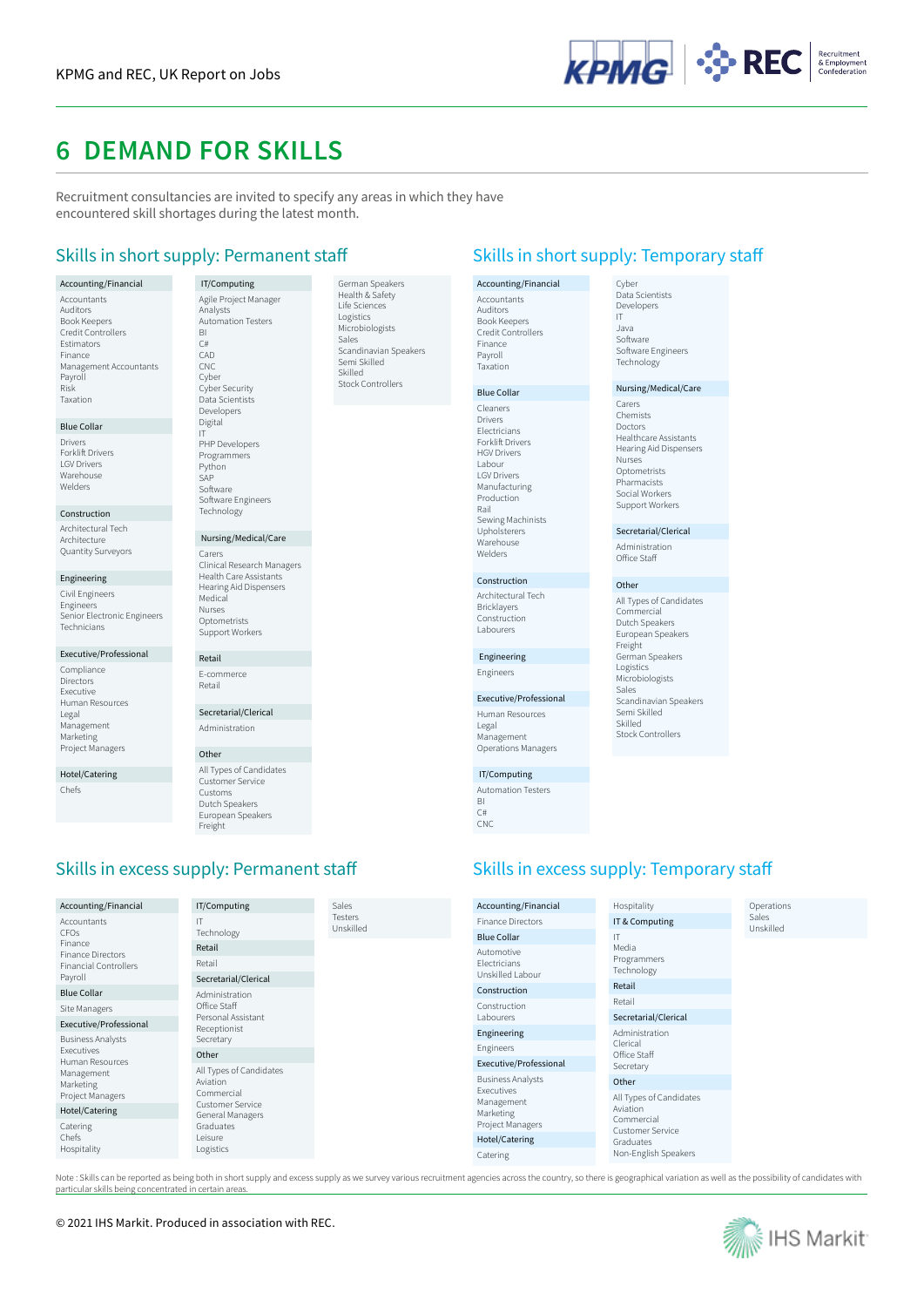

## **7 PAY PRESSURES**

The recruitment industry survey tracks both the average salaries awarded to people placed in permanent jobs each month, as well as average hourly rates of pay for temp/contract staff.



## Permanent starting pay falls at softer pace

Average starting salaries for people placed in permanent jobs fell for the second month running in February. The rate of reduction eased from that seen in January, however, and was mild overall. When explaining the latest decline in starting pay, recruiters often cited the ongoing impact of the pandemic and sluggish market conditions.

All four monitored English regions recorded lower starting salaries in February, with the quickest fall seen in the South of England.

After a marginal drop in January, the seasonally adjusted Temporary Wages Index signalled that temp pay broadly stabilised during February. Reports from panel members indicated that wages were little-changed from the previous month due to high candidate availability and the ongoing

Regional data indicated that a marked fall in temp pay in the capital was largely offset by mild upturns in the Midlands, South and North of





#### Permanent Salaries Index sa, >50 = inflation since previous month

|         | UK   | London | South | Midlands | <b>North</b> |  |
|---------|------|--------|-------|----------|--------------|--|
| Sep '20 | 44.7 | 44.0   | 45.2  | 44.2     | 46.1         |  |
| Oct '20 | 44.5 | 40.1   | 45.1  | 43.4     | 47.6         |  |
| Nov '20 | 45.6 | 41.6   | 44.7  | 46.1     | 47.9         |  |
| Dec '20 | 50.2 | 49.1   | 52.1  | 49.9     | 47.6         |  |
| Jan '21 | 47.7 | 44.6   | 48.8  | 47.6     | 48.0         |  |
| Feb '21 | 48.6 | 49.6   | 47.6  | 49.6     | 48.7         |  |

#### Temporary Wages Index  $s_2$ ,  $>50$  = inflation since p

|         | UK   | London | South | Midlands | <b>North</b> |
|---------|------|--------|-------|----------|--------------|
| Sep '20 | 48.3 | 43.7   | 49.6  | 50.1     | 51.0         |
| Oct '20 | 46.4 | 39.1   | 48.3  | 46.0     | 47.3         |
| Nov '20 | 48.6 | 43.3   | 49.8  | 49.7     | 49.6         |
| Dec '20 | 51.4 | 46.7   | 51.3  | 55.2     | 51.7         |
| Jan '21 | 49.6 | 43.3   | 50.5  | 50.4     | 51.9         |
| Feb '21 | 49.9 | 44.6   | 50.9  | 52.5     | 51.2         |

## **Temporary** Wages Index



# OFFICIAL DATA: UK AVERAGE WEEKLY EARNINGS

England.

national lockdown.

Temp wages broadly stabilise in February

Latest data from the Office for National Statistics showed that employee earnings (including bonuses) increased +4.7% year-onyear in the final three months of 2020. This was quicker than the +3.7% increase seen in the preceding three-month period and marked the strongest expansion since early-2008. The higher figure was partly due to the delayed payment of bonuses, while greater job losses among low pay sectors and fewer new entrants into the labour market also likely drove the reading higher.

Steep increases in pay were recorded across both the private and public sectors (+4.6% and +4.3%, respectively) during the three months to December 2020.

UK average weekly earnings (private / public) %yr/yr, 3mm



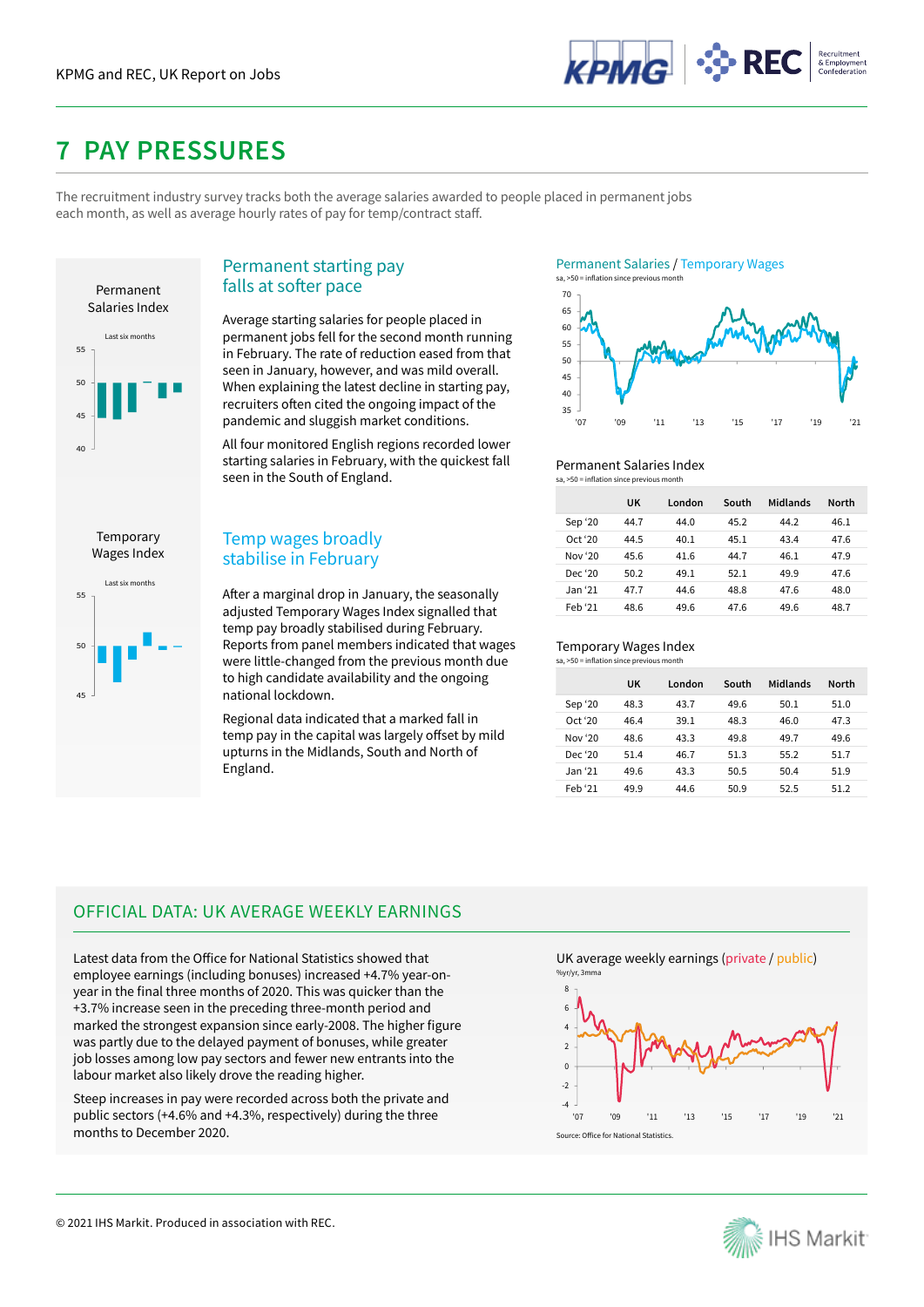

## **8 SPECIAL FEATURE**

This section features data from the Recruitment and Employment Confederation

## **NOW IS THE TIME FOR RECRUITERS TO HELP CREATE A MORE INCLUSIVE LABOUR MARKET**

Now the UK's lockdown exit plans have been set out and as the economy gradually starts to open again, many businesses will see this as a return towards normality. But in many ways, the world of work will look very different post-Covid. Alongside the changes the pandemic has forced on us, we now have a chance to create a better labour market – and one important way we can do this is by making it more inclusive and making sure companies provide opportunities for a more diverse range of people.

There has been a great deal of progress on diversity and inclusion in recent years. In the REC's new *Recruitment and recovery* study, we found that almost two thirds (64%) of businesses believed they were doing well at reducing unconscious bias. But we all know that there is much more still to do. We've all seen the gender pay gap statistics and the studies showing how CVs with a white-sounding name are far more likely to get a response than those with a name from an ethnic minority – even when the content is identical.

Our Recruitment and recovery report also found some worrying signs of a lack of focus from employers. Just three in ten companies said that they were focusing more on increasing the diversity of their workforce, and 45% of SMEs admitted that increasing the diversity of their staff was not a priority. No wonder less than half (44%) of the British public thought that the process of recruitment was inclusive to people like them.

The recruitment process can be an incredibly important tool in improving inclusion in a business. Anonymising CVs, using diverse interview panels, offering flexible working options from the outset – all of these can be valuable steps to increasing the range of candidates who will apply for a role or improving the selection process. But while both businesses and the public say that these are important in principle, in practice they are rare.

This is where professional recruitment businesses can prove their worth. Many businesses have taken their eye off the ball on inclusion – understandably due to the pandemic – but it is up to their recruitment partners to remind them how important this issue is and the many ways that it can benefit both their bottom line and the people working for them. And we know this can work – two in three (63%) companies said that working with a recruitment agency had helped them increase the diversity of new hires.

For recruiters, this means helping clients to audit and evaluate their selection and hiring processes regularly, specifically with diversity and inclusion in mind, as well as advising them on whether they might need to bring in tools like unconscious bias training for hiring managers, anonymising CVs, and standardised selection criteria that can help judge which candidate is right for a role, no matter their background.

With so much change already having happened in the labour market and more on the horizon, now is the perfect time to change things for the better, and make the future of work a more inclusive one.